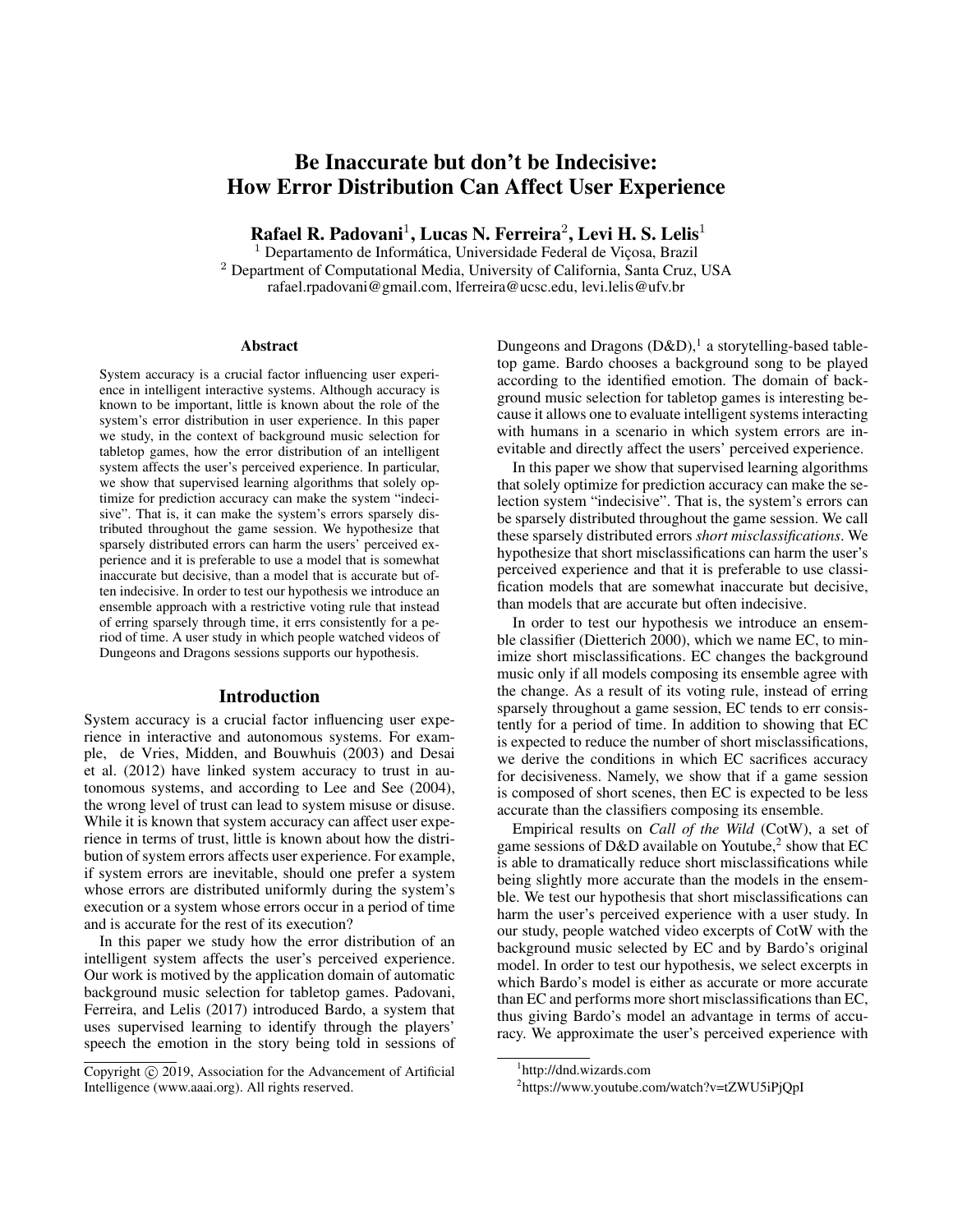the participants reported preferences for the music selected by the two approaches. The results of the study support our hypothesis that sparsely distributed errors can negatively affect the user's perceived experience and that it might be preferred to be somewhat inaccurate and decisive than accurate but indecisive in the context of music selection.

Although we evaluate our system with an ensemble of classifiers in the domain of background music selection, we expect our results to generalize to other classifiers and application domains. That is, in principle, any classifier that solely accounts for prediction accuracy can suffer from indecisiveness. Moreover, the negative effects of indecisiveness might arise in other application domains such as recommendation systems for financial investments (Chou et al. 1996; Seo, Giampapa, and Sycara 2004).

## Related Work

The relation between system accuracy and user experience in terms of trust has been extensively studied, see the work of Yang et al. (2017) for a recent example. Most works on accuracy and trust involve one manipulating the error distribution of an autonomous system and measuring the user's trust on the system. Sanchez (2006) controlled system errors to occur either in the first or the second half of a simulated task. They found that the users' trust was significantly lower if the errors occurred on the second half of the simulation. Desai et al. (2012) observed that users tend to switch an autonomous system to manual mode more often if the system errors occur in the middle of a task. In addition to studying the impact of system errors in user perceived experience, we introduce a learning model that alters the prediction error distribution of a music selection system. Also, we measure the impact of the error distribution on how the users perceive the background music, and not the user's trust on the system.

An ensemble of diverse classifiers that perform slightly better than random guessing is known to result in accurate models (Hansen and Salamon 1990; Schapire 1990). Several algorithms were developed to create such ensembles. In Bagging, one trains several classifiers with a different sampling of the training data (Breiman 1996). AdaBoost also manipulates the training data by applying a weight to the training error of each training instance (Freund and Schapire 1997). Another way to create a set of potentially diverse classifiers is by training models on different subsets of the instances' features (Cherkauer 1996). We use an approach similar to Cherkauer's as we train a set of classifiers with and without a feature selection procedure to compose EC's ensemble. Nonetheless, one could use any of the previous approaches to train a set of diverse classifiers to compose EC's ensemble. In contrast with other ensemble methods which primarily try to improve prediction accuracy, EC is designed to alter the error distribution of its base classifiers.

The problem of identifying which song to play in sessions of a tabletop game has a temporal structure that could be better captured by other models such as Hidden Markov Models and Long-Short Term Memory networks (Hochreiter and Schmidhuber 1997). Moreover, aiming at having an accurate and decisive system, instead of training an ensemble of classifiers, one could train a model that directly minimizes

short misclassifications and maximizes prediction accuracy. Although we could have used in our experiments any of the approaches mentioned above, we note that the contribution of evaluating how the system's error distribution affects user perceived experience is algorithm agnostic. This is because system indecisiveness can potentially occur with the use of any classifier that is solely concerned with prediction accuracy. The use of an ensemble of classifiers is a solution to the short misclassification problem that allowed us to test our hypothesis that sparsely distributed errors can harm how the user perceives their experience in the context of background music selection. We expect future works to develop other solutions to the system indecisiveness problem.

#### Bardo

Padovani, Ferreira, and Lelis (2017) introduced Bardo, a system that automatically selects background music for tabletop games. Bardo uses a speech recognition (SR) system to translate into text what players say during a game session. Since Bardo was originally tested with Youtube videos, Padovani et al. employed Youtube's SR system, which is normally used to generate subtitles, to convert speech into sentences. We follow the same approach in this paper and what we refer as a sentence we mean a subtitle generated by the SR system. A Naive Bayes (NB) approach was then used in Bardo to classify each sentence being produced by the SR system into one of the four "story emotions": Happy (H), Calm (C), Agitated (A), and Suspenseful (S). Bardo selects a song from a library of songs that corresponds to the current classified emotion. Bardo requires the songs to be labeled according to the four emotions. The selected song is then played as background music in the game session. Bardo operates in real time and switches the background music whenever NB detects an emotion transition in the story.

Padovani et al. used a sliding window approach in which, instead of providing only the last sentence produced by the SR system to the classifier, Bardo provides the last  $z$ sentences produced by the SR system. Also, as argued by Padovani et al., the sentences provided by the SR system are often noisy as the system captures the speeches of all players simultaneously. For that reason, Padovani et al. did not extract the structure of the sentences and used the sentences as a bag of words for classification. We take the same approach in this paper. Whenever referring to a bag of words, we are referring to the last z sentences returned by the SR system.

We use Padovani et al.'s dataset, which includes 9 episodes of CotW. The dataset contains 5,892 sentences and 45,247 words, resulting in 4 hours, 39 minutes, and 24 seconds of gameplay. There are 2,005 Agitated, 2,493 Suspenseful, 38 Happy, and 1,356 Calm sentences in the dataset.

# Sparsely Distributed Errors

Bardo was originally evaluated in terms of prediction accuracy. However, system accuracy does not provide information about the system's error distribution. The distribution of errors is important in the domain of music selection because even an accurate but imperfect system could harm user experience if it switches the background music too often.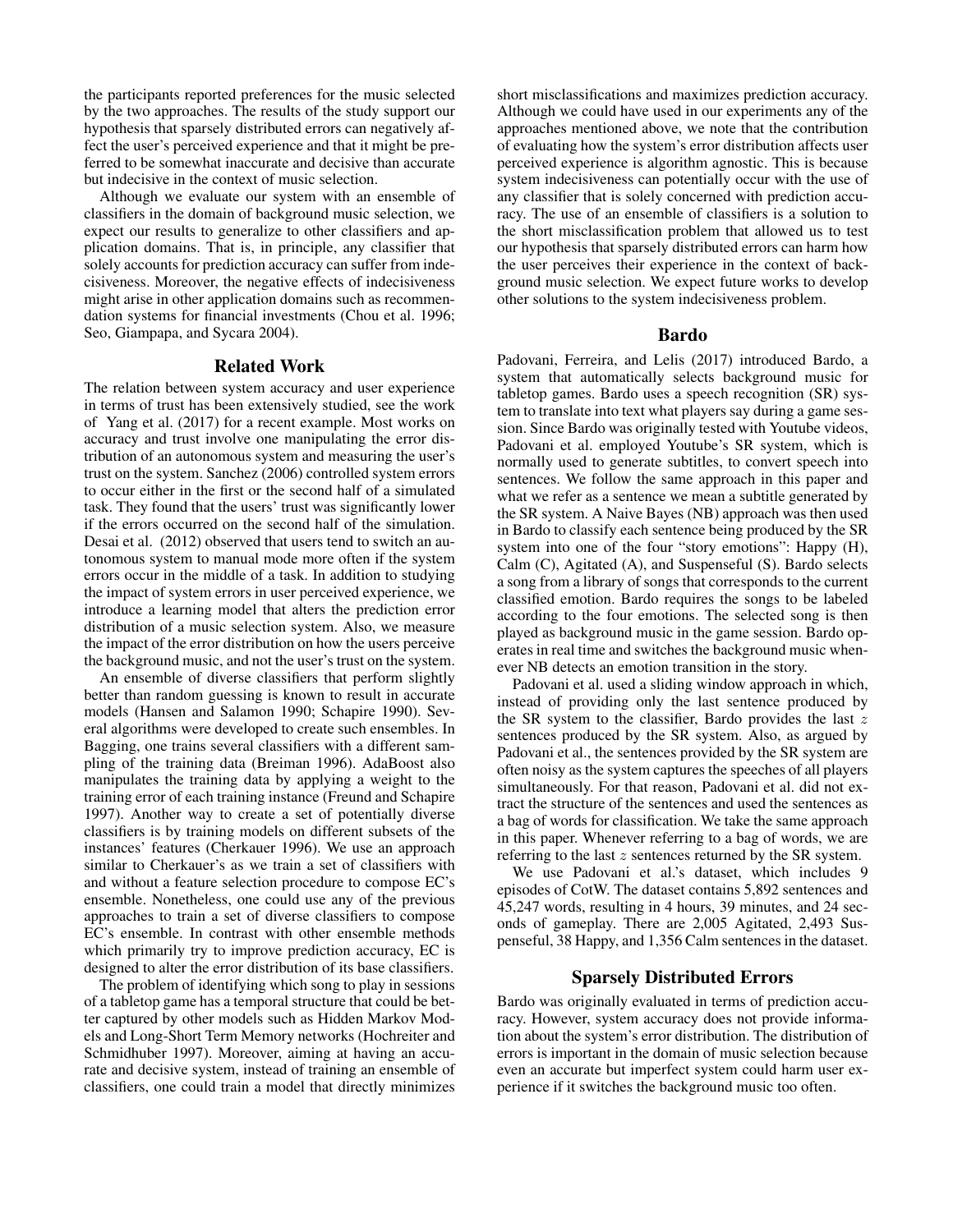

Figure 1: Comparison between the labels as provided by the annotators (red lines), NS (blue lines), the EC (green lines) for an excerpt of episode 6. The y-axis shows the four different story emotions and the x-axis the sentences in the order of appearance in the episode.

Figure 1 shows the actual emotions and the classifications of two models in an excerpt of episode 6 of CotW. The x-axis shows the sentences of the episode ordered by appearance, and the y-axis the emotions. The red lines show the actual labels of the sentences, the blue lines show the classifications of Bardo's original model, called NS, and the green lines show the classification of EC. As an example of how to read Figure 1, both NS and EC are accurate in the beginning of the episode as their classification match the actual emotion.

Although NS is more accurate than EC in episode 6 (NS has an accuracy of 69% and EC of 59%), we hypothesize that NS is more likely to harm the players' perceived experience than EC. This is because EC is consistent in the sense that its errors are not sparsely distributed in the excerpt. For example, NS quickly switches between the Agitated and Calm emotions around sentence 500. We quantify these switches in terms of short misclassifications  $(SM)$ ,

$$
SM(C, W) = |T(C, W) - T(W)|.
$$

Here,  $C(w)$  is a classifier that receives as input a bag of words  $w$  and returns for  $w$  a class in Padovani et al.'s emotion model. Also,  $W = \{w_1, w_2, \dots, w_m\}$  is an ordered collection of bag of words, whose order is defined by the order of appearance of the m sentences of an episode. That is,  $w_i$  is the bag of words of the *i*-th sentence appearing in the episode. We refer to the subscript  $i$  as the time step in which the bag of words appears in the episode.  $T(C, W)$  is the number of times C classified two adjacent sentences in W with a different labels, formally defined as,

$$
T(C, W) = |\{w_i | w_i \in W \land C(w_i) \neq C(w_{i+1})\}|.
$$

 $T(W)$  is the number of actual emotion transitions in W,

$$
T(W) = |\{w_i | w_i \in W \land L(w_i) \neq L(w_{i+1})\}|.
$$

Here,  $L(w)$  is the label of sentence w.  $SM(C, W)$  measures if  $C$  performs a number of emotion transitions similar to the actual number of emotion transitions in  $W$ . We use  $SM$  as a surrogate for short misclassifications. In the next section we introduce EC, an ensemble method that reduces the value of  $T(C, W)$  by using a restrictive voting rule. Since in practice the value of  $T(W)$  is small (the average is 7 in Padovani et al.'s dataset) and  $T(C, W)$  tends to be larger than  $T(W)$ , by reducing  $T(C, W)$  EC reduces  $SM(C, W)$ .

# Ensemble Classifier (EC)

Given a set of classifiers  $C$ , EC classifies the emotion of the first sentence in the episode according to a majority voting rule of the classifiers in  $C$ ; ties are broken randomly. For any other bag of words  $w$ , Bardo with EC only transitions from one emotion to another emotion  $e$  if all classifiers in  $C$  agree that  $w$  is of emotion  $e$ . That is, for the first sentence in the episode EC uses a majority voting rule and for every other sentence EC uses a unanimity voting rule. This unanimity rule is a special case of the rule introduced by Xu, Krzyzak, and Suen (1992). In Xu, Krzyzak, and Suen's rule a sample is "rejected" by the ensemble if all classifiers do not agree on the sample's label. In our case, if the classifiers do not agree on a label, we assume the emotion has not changed.

#### Theoretical Analysis

Our analysis is divided into two parts. First, we show that EC is expected to induce fewer emotion transitions than a single classifier. Then, we derive the sufficient conditions for EC to be more accurate than a single classifier in expectation.

**Reduced Number of Transitions** Let  $E$  be a set of emotions, C a set of classifiers used with EC, and  $n = |C|$ . We assume the probability of a classifier  $c \in C$  classifying a bag of words w of emotion  $e_j$  as being of emotion  $e_i$  to be the same for all  $w$  of emotion  $e_i$ . We denote such probability as  $p_c(e_i|e_j)$ . Similarly,  $p_c(e_i|e_j)$  is the probability of all classifiers in C classifying any  $w$  of emotion  $e_j$  as being of emotion  $e_i$ . We write  $p_c$  and p instead of  $p_c(e_i|e_j)$  and  $p_C(e_i|e_j)$  whenever  $e_i, e_j$ , and C are clear from the context.

Two events can occur in our problem: (i) EC correctly classifies the current emotion  $e_i$  or (ii) EC incorrectly classifies the current emotion  $e_i$ . In this part of the analysis we assume these events to be independent (i.e., the chances of a bag of words  $w_{t+1}$  being of emotion e is independent of the emotion of  $w_t$ ). Assuming independence, the expected number of trials EC performs for event (i) to occur is given by  $B(C, e_j) = p_C(\overline{e_j} | e_j)^{-1}$ . Similarly, the expected number of trials EC performs for event (ii) to occur is given by  $R(C, e_j) = b_C (e_j)^{-1}$ . Here,  $b_C(e_j) = \sum_{e \in E} p_C(e|e_j)$ .  $R(C, e_j)$  is the expected number of trials until all classifiers agree on an emotion different than  $e_i$ . We write b instead of  $b_C(e_i)$  whenever  $e_i$  and C are clear from the context. Note

that EC with  $C = \{c\}$  is equivalent to c alone. The following observation states that Bardo using EC using C with  $n > 1$  is expected to change emotions less frequently than Bardo with any of its classifiers individually.

**Observation 1** *For*  $C = \{c_1, c_2, \dots, c_n\}$  *and a subset of* size one  $C' = \{c\}$  with c being any classifier in C, we have *that*  $B(C, e_j) \geq B(C', e_j)$  and  $R(C, e_j) \geq R(C', e_j)$ .

If all classifiers in C are identical,  $B(C, e_j) = B(C', e_j)$ and  $R(C, e_j) = R(C', e_j)$ , as the classifiers will always agree on the emotion transitions. If the classifiers in  $C$  are independent, then  $p_C(e_i|e_j) = \prod_{c \in C} p_c(e_i|e_j)$  and the values of  $B$  and  $R$  will grow quickly with the size of  $C$ . Large  $B$ and  $R$  values mean that Bardo switches the background music less often (i.e., small  $T(C, W)$  values). Since the number of emotion transitions  $T(W)$  is small in practice, by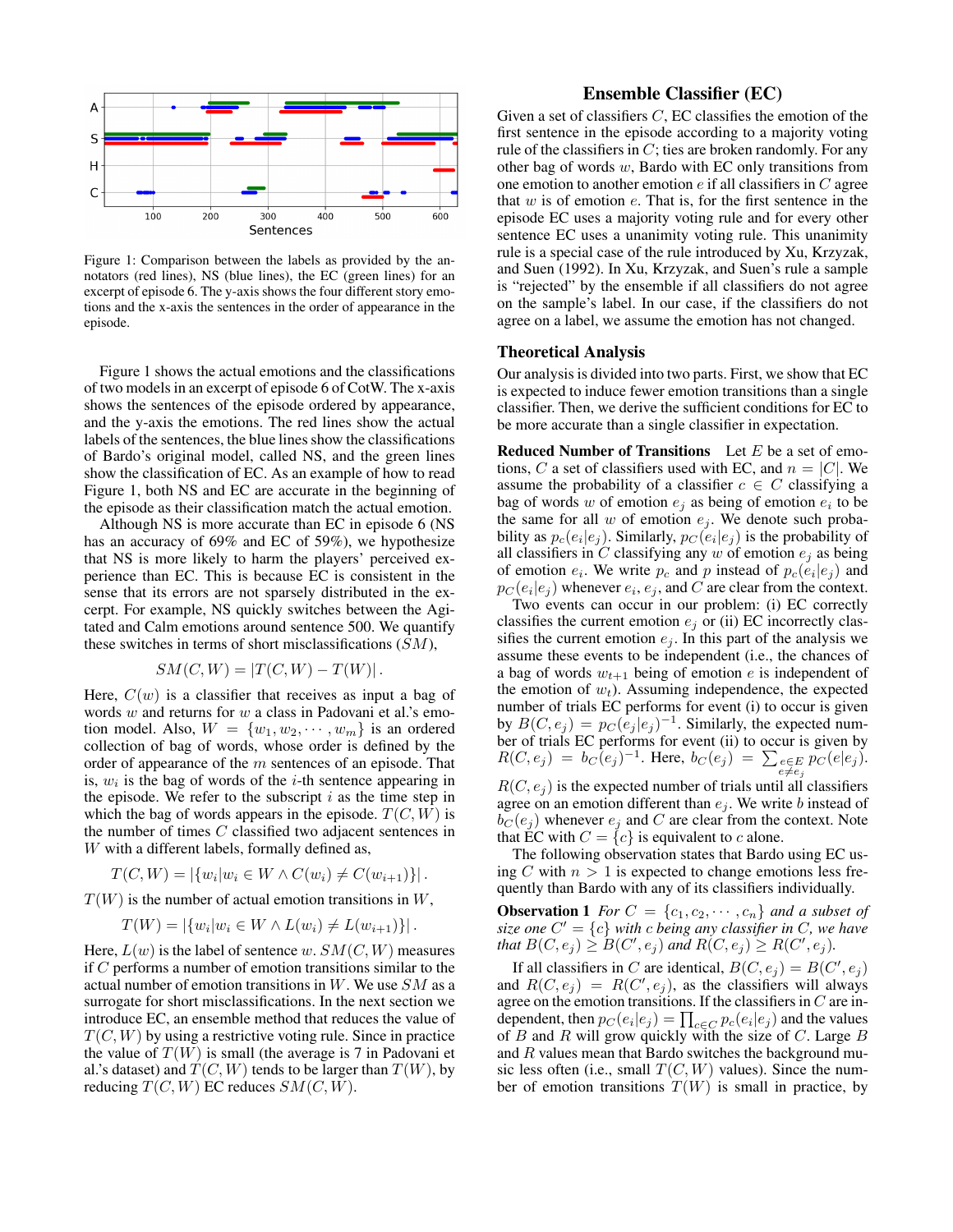reducing  $T(C, W)$  one is expected to reduce the value of  $SM(C, W)$ , our surrogate for short misclassifications.

Improved Overall Accuracy As one adds distinct classifiers into C, EC will require an increasingly large number of trials before detecting an emotion transition. In particular, if the number of trials is larger than the number of sentences in a scene, then EC might miss the emotion transition entirely. A scene is an excerpt of a game session composed of bag of words with the same emotion.

**Definition 1 (Scene)** *Let*  $S = \{w_i, w_{i+1}, \cdots, w_{j-1}, w_j\}$ *be a subset of* W *with*  $i \geq 1$  *and*  $j \leq m$ *. Also, all*  $w \in S$ *have the same emotion e and the emotions of*  $w_{i-1}$  *and*  $w_{j+1}$ *are different from e (if*  $i > 1$  *and*  $j < m$ *); we call S a scene.* 

The execution of EC within  $S$  can be modeled with two states:  $X$  and  $Y$ . EC is in  $X$  at time step  $t$  if it correctly identified the emotion of  $w_{t-1}$ . Since  $w_{t-1}$  and  $w_t$  have the same emotion (they belong to the same scene), if the classifiers do not agree on an emotion, then EC correctly classifies  $w_t$  by assuming it has the same emotion as  $w_{t-1}$ . EC is in Y at time step t if EC classified  $w_{t-1}$  as being of an emotion different from  $w_t$ 's actual emotion. In our analysis we assume EC to start in  $Y$ . EC starts in  $X$  if the classification performed by EC correctly identifies the emotion of the first bag of words in the first scene of an episode, or if it misclassifies the last bag of words of a scene and the predicted emotion is the emotion of the next scene.

We define as  $q$  the size of a scene  $S$  and model the expected number of bag of words correctly classified by EC in S as  $F_Y(q)$ , which can be written with the recurrence:

$$
F_Y(q) = p(F_X(q-1) + 1) + (1-p)F_Y(q-1)
$$
 (1)

 $F_X(q) = bF_Y(q-1) + (1-b)(F_X(q-1) + 1)$ . (2)

Here,  $F_Y(0) = 0$  and  $F_X(0) = 0$ , and p and b are the probabilities of EC correctly and incorrectly classifying the emotion of the current sentence of the scene, respectively. Function  $F_Y(q)$  reads as "the number of bag of words EC is expected to correctly classify in the remaining  $q$  bags of the scene, given that EC is in state Y". Function  $F_X(q)$  can be read similarly, except that it computes the expected number of bag of words classified correctly if  $EC$  is in state  $X$ .

Once a scene starts in  $Y$ , EC correctly classifies the current bag of words with probability  $p$ , thus adding one to the summation and transitioning to state X with  $q - 1$  bag of words remaining in the scene (see first term of  $F_Y(q)$ ). EC misclassifies the current bag of word with probability  $1 - p$ and remains in state Y with  $q - 1$  bag of words remaining in the scene (see second term of  $F_Y(q)$ ). Once in X, EC correctly classifies the remaining bags of words if the classifiers do not agree on an incorrect emotion (probability b). Equations 1 and 2 assume  $p$  and  $b$  to be the same for all  $w$ .

The following lemma shows that  $F_Y(q)$  can be written as a closed-form equation. The proof is in the Appendix.

**Lemma 1**  $F_Y(q)$  *can be written as follows,* 

$$
\frac{p\left((1-p-b)^{q+1} + p + b - 1 + q(p+b)\right)}{(p+b)^2}
$$

.

 $F_X(q)$  *can be written as follows,* 

$$
\frac{-b(1-p-b)^{q+1}+p^2q+pbq-pb-b^2+b}{(p+b)^2}.
$$

Lemma 1 allows us to derive the minimum size  $q$  of a scene to guarantee that EC is expected to be more accurate than a single classifier with accuracy  $k$ .

**Theorem 1** Let *S* be a scene of size  $q \ge 0$  and c a classifier *with accuracy*  $k \in (0, 1]$  *in S. Assuming that the probability values*  $p, b \in (0, 1]$  *are fixed for all bag of words in S, EC is more accurate than c if*  $q > \frac{p^2 - p + pb}{(p+b)^2k - p^2 - pb}$  *and*  $k < \frac{p}{p+b}$ .

The proof of Theorem 1 is in the Appendix. Theorem 1 states that if  $S$  is long enough and  $c$  is not too accurate, then EC is expected to be more accurate than  $c$  in  $S$ . Note that a regular classifier is a special case of EC with an ensemble of size one. In that case,  $b = 1 - p$ , which according to Theorem 1,  $q > 0$  as long as  $k < p$ , as one expects.

Our theoretical results suggest that EC is able to reduce short misclassifications and can be more accurate than a single classifier. On the other hand, EC might miss the emotion transitions of short scenes. This is because short scenes might finish before EC transitions from state  $Y$  to state  $X$ .

Although EC uses the restrictive unanimity rule, our analysis holds for other voting rules such as the majority rule. In that case,  $p$  and  $b$  mean the probability of the majority of the classifiers in the ensemble classifying a bag of words correctly or incorrectly, respectively. We chose to use the unanimity rule because this rule is expected to result in larger values of  $B$  and  $R$ , which can potentially reduce the sparsely distributed errors and thus allow us to test empirically our hypothesis that it might be preferred to be somewhat inaccurate and decisive than accurate but often indecisive. Also, note that one could also analyze EC by treating it as a Markov Chain with states  $X$  and  $Y$  whose transition matrix is defined by  $p, p - 1, b$ , and  $b - 1$ .

# Empirical Evaluation

In this section we evaluate variants of EC and Naive Bayes (NB) on the 9 episodes of CotW. The goal of this experiment is to show empirically that EC is able to reduce the number of short misclassifications and is thus suitable to test our hypothesis that short misclassifications can harm how the user perceives their experience with the system.

NB classifies a bag of words  $w$  according to the probability of each word in  $w$  belonging to a class and according to the a priori probability of a sentence belonging to a class (Manning et al. 2008). Two of the NB models we use are created by choosing different sliding window sizes z. We use a leave-one-episode-out cross-validation procedure to select the two sizes. In the leave-one-episode-out cross-validation procedure we remove one episode from the set of training episodes and train the model on the remaining episodes. The model is then evaluated on the held-out episode. This process is repeated for all possible episodes in the training set. One NB model is obtained by selecting the sliding window size that yields the model with largest average accuracy in the cross-validation procedure; we call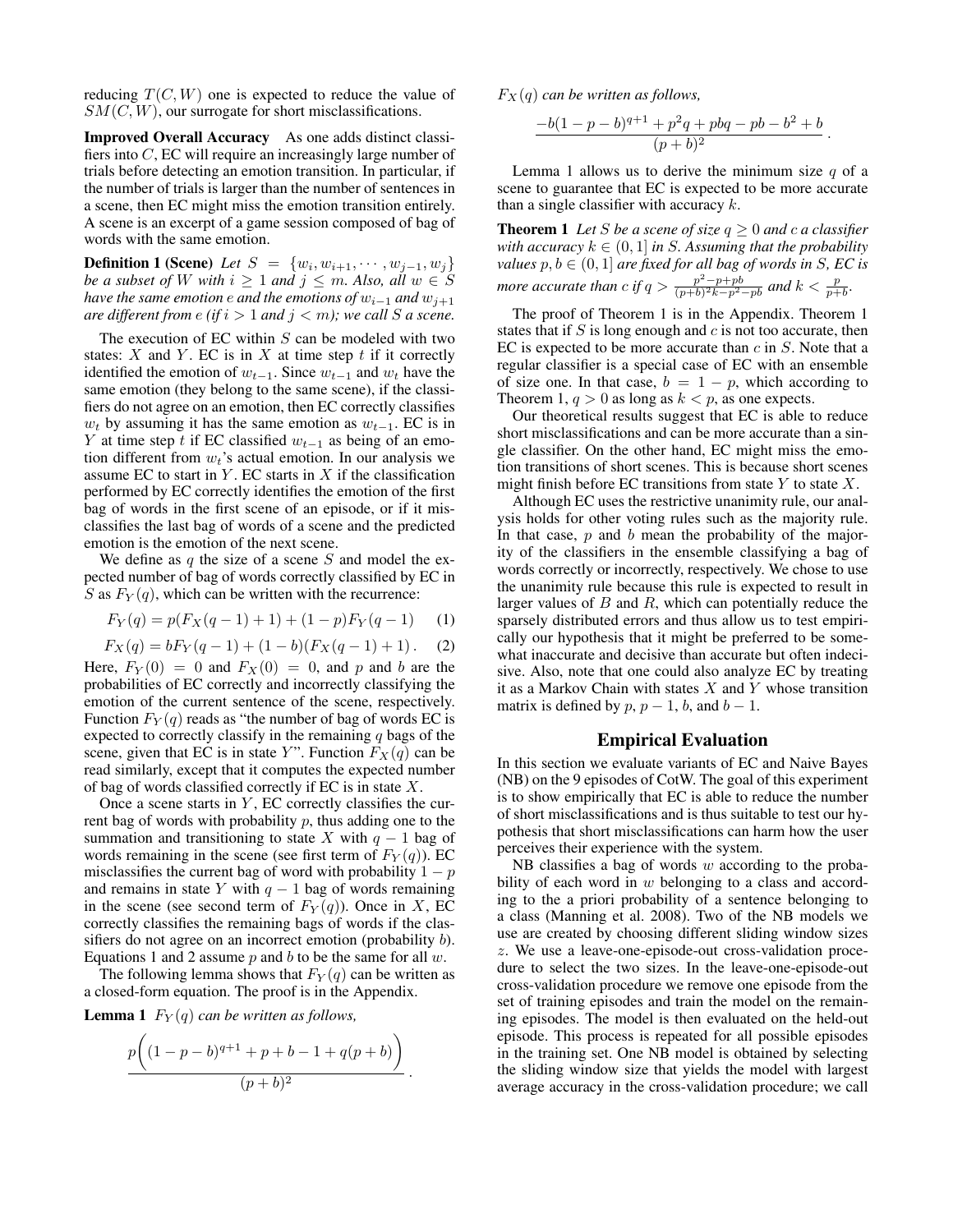| Alg.            | <b>Episodes</b> |                |                |    |    |          |    |                |                |      |  |
|-----------------|-----------------|----------------|----------------|----|----|----------|----|----------------|----------------|------|--|
|                 | 1               | $\overline{2}$ | 3              | 4  | 5  | 6        | 7  | 8              | 9              | Avg. |  |
| Accuracy        |                 |                |                |    |    |          |    |                |                |      |  |
| <b>Baseline</b> | 10              | 53             | 35             | 44 | 75 | 64       | 29 | 24             | 47             | 42   |  |
| NS              | 64              | 62             | 76             | 71 | 54 | 69       | 44 | 59             | 79             | 64   |  |
| <b>NHS</b>      | 71              | 57             | 79             | 69 | 56 | 59       | 55 | 59             | 76             | 64   |  |
| <b>NM</b>       | 64              | 62             | 80             | 72 | 52 | 60       | 43 | 61             | 78             | 64   |  |
| <b>NHM</b>      | 68              | 57             | 79             | 69 | 47 | 65       | 56 | 61             | 76             | 64   |  |
| EC(2)           | 71              | 60             | 78             | 69 | 54 | 59       | 56 | 59             | 81             | 65   |  |
| EC(4)           | 76              | 59             | 79             | 70 | 50 | 59       | 55 | 64             | 80             | 65   |  |
| <b>SM</b>       |                 |                |                |    |    |          |    |                |                |      |  |
| <b>Baseline</b> | 7               | 8              | 5              | 12 | 8  | 9        | 4  | 6              | $\overline{4}$ | 7    |  |
| NS              | 42              | 29             | 43             | 40 | 37 | 41       | 59 | 35             | 36             | 40   |  |
| <b>NHS</b>      | 45              | 28             | 23             | 33 | 35 | 22       | 50 | 42             | 50             | 36   |  |
| <b>NM</b>       | 40              | 24             | 39             | 27 | 45 | 30       | 58 | 31             | 36             | 36   |  |
| <b>NHM</b>      | 47              | 28             | 19             | 29 | 33 | 37       | 49 | 25             | 50             | 35   |  |
| EC(2)           | 14              | 4              | $\overline{4}$ | 10 | 9  | $\theta$ | 25 | 10             | 13             | 9    |  |
| EC(4)           | 5               | 3              | 4              | 6  | 5  | $\theta$ | 12 | $\overline{2}$ | 11             | 5    |  |

Table 1: Accuracy and SM for different classification algorithms.

this model NS. The other model, called NM, is defined similarly, but by selecting the sliding window size that yields the model with lowest average SM. We test windows with size:  $\{20, 25, 30, 35, 40\}$ . The classifier NS is identical to the one used by Padovani, Ferreira, and Lelis (2017).

We create two extra NB models by using a feature selection scheme. A NB model with feature selection uses only the  $h$  words with largest mutual information (MI) value (Manning et al. 2008) in its classification procedure. The MI value of a word measures how discriminative the word is to identify or to rule out a given class. We then create NHS and NHM, which are similar to NS and NM, except that in the cross-validation procedure we choose the value of z and h that maximizes accuracy (for NHS) and minimizes  $SM$  (for NHM). We test the following values of h:  $\{500, 600, \cdots, 1500\}$ , resulting in a total of 55 values tested for NHS and NHM. We test two versions of EC, one with NS and NHS composing its ensemble (EC(2)) and one with NS, NHS, NM, and NHM in its ensemble (EC(4)).

Since the number of transitions is small in CotW and EC tries to minimize SM by reducing the number of emotion transitions, a reasonable baseline is to assume Bardo plays as background music a song related to the Suspenseful emotion, which is the majority class in Padovani et al.'s dataset. We call this approach Baseline in our table of results.

We separate each episode to be tested and train the algorithms on the other episodes. For example, when testing a method on episode 1, we train it with episodes 2–9 and the resulting model is applied to episode 1.

#### Accuracy and SM Results

Table 1 shows the percentage accuracy (upper part) and SM values (bottom part) of the tested algorithms ("Alg.") in each episode of CotW. The "Avg." column shows the algorithm's average results across all episodes. All numbers are rounded

to the closest integer and the values in the "Avg." column were computed before rounding the numbers. We highlight the background of a cell if the number in the cell represents the best result across all algorithms for a given episode. For example, NM has the has the highest accuracy in episode 3 and  $EC(4)$  has the lowest  $SM$  value in episode 4. We also highlight the best overall averages for each episode.

The EC approaches present a much lower SM than all classifiers. Namely,  $EC(4)$ 's  $SM$  is 7 times lower than NHM's, the best performing individual classifier. EC(4) also has an average SM lower than Baseline and a much higher accuracy. As suggested by our analysis, EC with a larger set of classifiers is expected to change the emotion less often, potentially further reducing the value of  $SM$ .  $EC(2)$ and EC(4) have the same average classification accuracy, but EC(4)'s  $SM$  is nearly half of the  $SM$  value of EC(2).

The SM reduction performed by EC(4) can be observed in Figure 1, which shows the EC(4) classifications in green in an excerpt of episode 6. EC(4) has a  $SM$  of 3 in the excerpt shown in Figure 1: there are 8 true emotion transitions shown in red while EC performs 5 transitions. The SM value of EC(4) is zero if one considers the entire episode (Episode 6 in Table 1). As anticipated in our theoretical analysis, EC's misclassifications are not sparsely distributed, they usually happen at the beginning of a scene. For example, there is a change from Calm to Suspenseful around sentence 500 (see red lines) and EC only detects such a transition after approximately 20 sentences. Also, EC misses entirely some of the short scenes in the episode (e.g., the transitions in between sentences 400 and 500). The presence of short scenes justify the individual classifiers being more accurate than EC in this episode (see Table 1), as suggested by Theorem 1.

## User Study

The results presented so far show that EC is able to change the error distribution of its base classifiers. Instead of erring sparsely throughout an episode, EC tends to concentrate its errors in the beginning of the scenes, thus reducing the short misclassifications. In this section we test with a user study our hypothesis that the sparsely distributed errors can harm how the user perceives their experience.

Our system for background music selection can target two types of users: people playing the game (players) and people watching the game session (spectators). A player would need to commit a few hours to participate in our study. By contrast, spectators need to commit only a few minutes to watch video excerpts of game sessions. Since it is easier to enlist spectators than players, our study focus on measuring approximations of the spectator's perceived experience. We approximate the spectator's perceived experience with a set of pairwise preference comparisons of the background music selected by EC and by NS, Bardo's original classification model, in video excerpts of people playing D&D.

Our study is designed such that the results obtained with evaluations of short video excerpts are likely to generalize to longer game sessions. This is achieved by selecting video excerpts with different accuracy and SM values so that the excerpts cover a variety of scenarios that might arise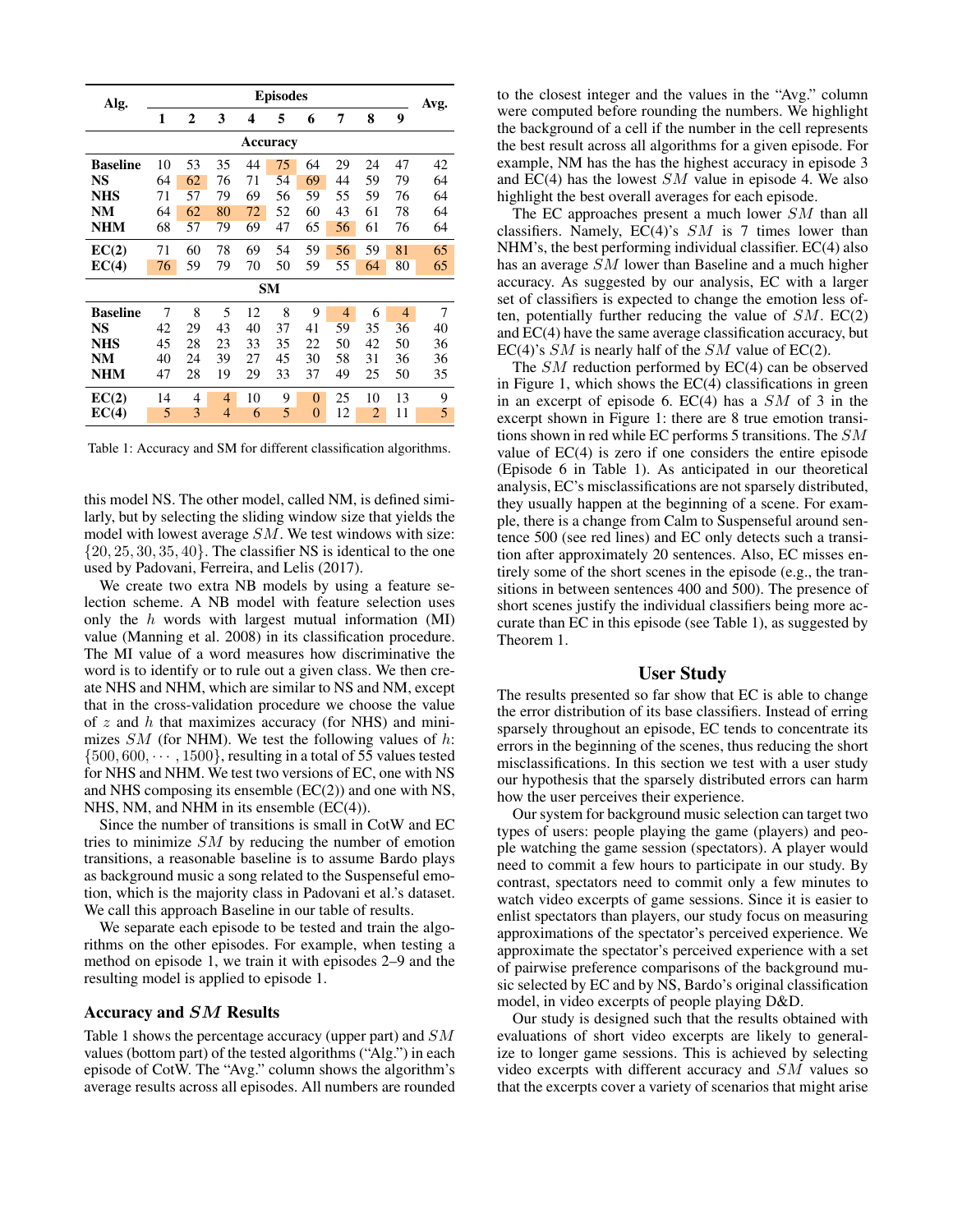in longer game sessions. Also, we do not use the baseline used in the previous experiment (play a song of the majority class throughout the excerpt). This is because while such a baseline might yield reasonable results in short excerpts, the results are unlikely to generalize to longer game sessions as playing the same type of song will likely bore the users and harm their perceived experience. Moreover, Padovani, Ferreira, and Lelis (2017) showed that NS is able to outperform in terms of user preference a much stronger baseline, which is the background music selected by the authors of the videos used in our user study.

We compare NS with EC(4) (henceforth referred as EC). We selected five excerpts of the CotW. NS and EC are trained with episodes different than the one from which the excerpt is extracted (e.g., if an excerpt is extracted from episode 7, then NS and EC are trained with all episodes but 7). Each excerpt is approximately 2 minutes long. In order to test our hypothesis, we selected excerpts in which NS is either as accurate or more accurate than EC and has a larger SM value, thus giving NS an advantage in terms of system accuracy. The accuracy and SM values of the video excerpts (V1, V2, V3, V4, V5) are shown at the bottom of Table 2.

The video excerpts we use have no sentences of the Happy emotion (Happy is a rare emotion in CotW), thus we use one song for each of the other emotions in our study. We used the song *Call of the Raven* by Jeremy Soule for Calm, *Hurricane Suite* by Naruto Shippuden OST I for Suspenseful and *Open the Gates of Battle* by Casey Martin for Agitated. V1 is an excerpt starting at 3:22 and finishing at 5:20 of episode 2 of CotW; V2 starts at 25:10 and finishes at 26:32 of episode 6; V3 starts at 23:26 and finishes at 24:55 of episode 4; V4 starts at 17:26 and finishes at 18:56 of episode 3; V5 starts at 20:00 and finishes at 21:31 of episode 7.

Following Padovani et al.'s methodology, each participant listened to excerpts of all three songs after answering our consent form and before evaluating the video excerpts. We reduce the chances of a participant evaluating the quality of the songs instead of the song selection procedure by telling them which songs will be used as background music. After listening to the songs each participant watched two versions of the same video excerpt, one with the background music selected by NS and another by EC. The order in which the videos appeared was random to avoid ordering biases. We included a brief sentence providing context to the participant, to ensure they would understand to story being told in each excerpt. The participants could watch each video as many times as they wanted before answering the question: "Which video has the most appropriate background music according to the context of the story?". The participant could choose one of the options: "Video 1", "Video 2", "The background music used in both videos are equally appropriate", and "The background music used in both videos are equally inappropriate". After marking their answer, the participants evaluated another pair of excerpts. The order the video pairs were presented was also random. The participants answered a demographic questionnaire after evaluating all excerpts.

Our experiment was advertised in D&D communities in the social media. We had 40 participants, 39 males and 1 female, with average age of 25. All participants had some

| Method          | <b>Video Excerpts</b> |                |      |      |      |  |  |  |  |  |
|-----------------|-----------------------|----------------|------|------|------|--|--|--|--|--|
|                 | V1                    | V <sub>2</sub> | V3   | V4   | V5   |  |  |  |  |  |
| EC              | 57.5                  | 57.5           | 35.0 | 35.0 | 47.5 |  |  |  |  |  |
| <b>NS</b>       | 10.0                  | 12.5           | 37.5 | 37.5 | 22.5 |  |  |  |  |  |
| Tie+            | 17.5                  | 12.5           | 15.0 | 22.5 | 20.0 |  |  |  |  |  |
| Tie-            | 15.0                  | 17.5           | 12.5 | 5.0  | 10.0 |  |  |  |  |  |
| <b>Accuracy</b> |                       |                |      |      |      |  |  |  |  |  |
| EC              | 87.8                  | 0.0            | 32.3 | 48.3 | 32.3 |  |  |  |  |  |
| <b>NS</b>       | 85.7                  | 20.0           | 41.9 | 69.0 | 38.7 |  |  |  |  |  |
| SM              |                       |                |      |      |      |  |  |  |  |  |
| EC              | 0                     | 0              | 0    | 1    |      |  |  |  |  |  |
| NS              | 6                     | 2              | 10   | 3    | 9    |  |  |  |  |  |

Table 2: User preference in emotion detected by EC and NS.

experience playing D&D. We report the results of 200 answers (5 pairs of videos for each participant).

## User Study Results

The videos with background music selected by EC were preferred 93 times by the participants, while NS's videos were preferred 48 times, and the approaches tied 59 times. The difference between EC and NS is significant according to a two-sided binomial test ( $p < 0.001$ ).

Table 2 shows the detailed results for all 5 excerpts used in the study. The upper part of the table shows the percentage of times the participants preferred the videos edited by EC, by NS, and the percentage of times the participants thought the videos to be equally appropriate (Tie+), and equally inappropriate (Tie-). For example, for the first two excerpts (V1 and V2), the participants preferred EC's selection of background music in 57.5% of the cases. The highlighted cells show the best performing approach (EC or NS) on a given excerpt. The bottom part of the table shows EC and NS's accuracy and the SM value in each excerpt.

The results of our user study show a clear preference for the music selected by EC. In particular, the participants strongly preferred the selection performed by EC in V1, V2, and V5. V1 is an excerpt with two scenes in which both methods are accurate. While NS's misclassifications are sparsely distributed in V1, EC's misclassifications occur in the beginning of one of the scenes due EC requiring a few sentences before detecting the emotion change.

EC classified all sentences in V2 as Agitated while the sentences were of the Calm emotion. NS correctly selected the Calm song for part of the excerpt but switched a few times between Calm and Agitated. In this case, the participants preferred the selection that was inaccurate and decisive over the selection that was more accurate but indecisive. EC performs similar misclassification in V3, where it selects the Agitated song for a Suspenseful scene. In contrast with V2, EC's misclassifications in V3 were not well perceived by the participants. V3 depicts a scene in which one of the players is sneaking in their enemy's house. The use of an Agitated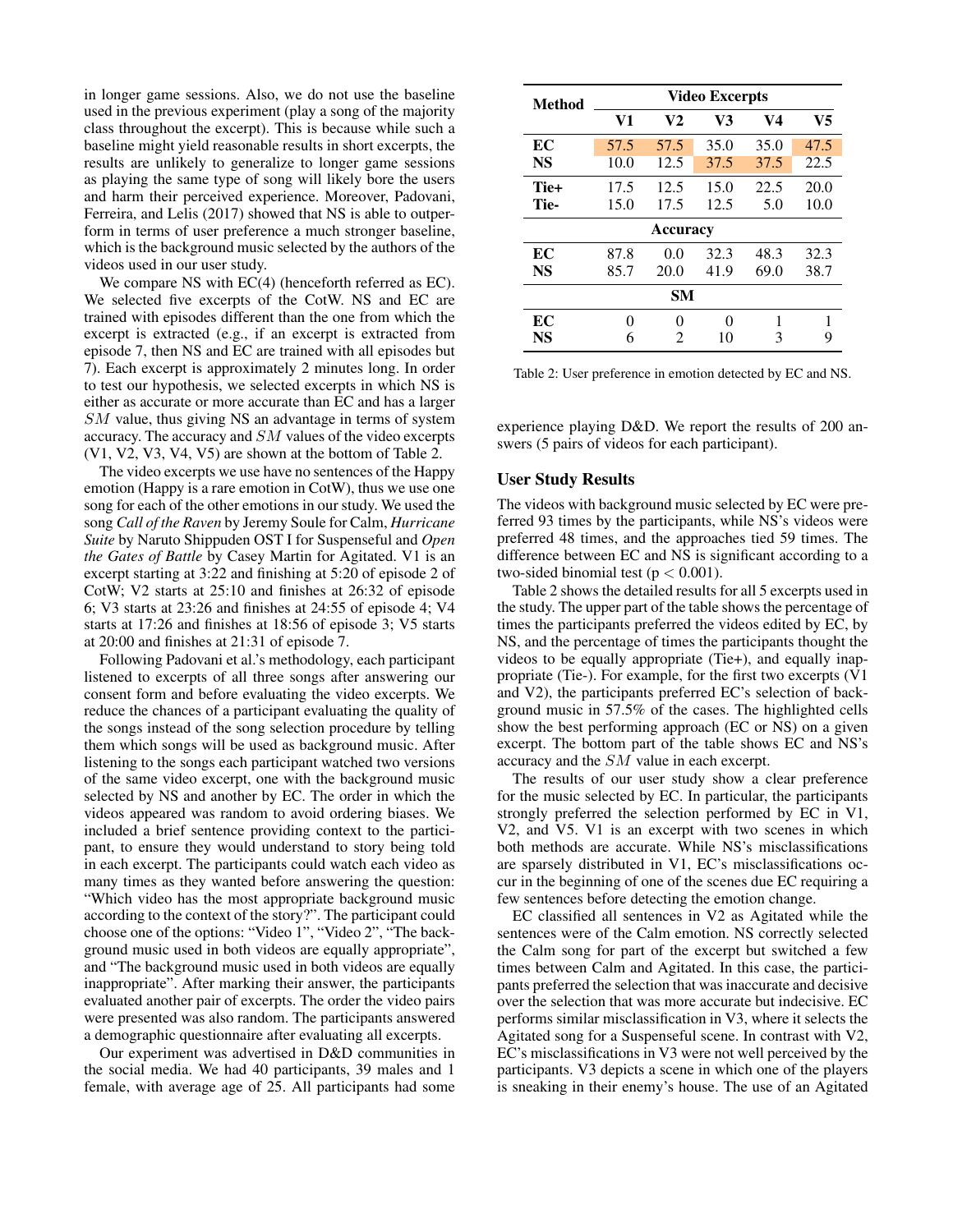song instead of a Suspenseful seems to be more harmful to the user's perceived experience than a large SM value in this particular case. Note, however, that that the participants only marginally prefer the selections made by NS in V3. A similar result is observed in V4, where EC is less accurate than NS but has a lower SM value and participants only marginally prefer NS's selections. The accuracy of EC and NS are similar in V5, but the latter has a large SM value. In this case the participants have a strong preference for EC's selections.

The study supports our hypothesis that sparsely distributed errors can be harmful to the user's perceived experience. The study also showed that in some cases it might be preferable to be inaccurate and decisive than accurate and indecisive (e.g., V2). Naturally, depending on the scene, the lack of accuracy can outweigh the system's decisiveness (e.g., V3). Video excerpts V1 and V5 are the most representative videos used in the study. This is because NS and EC are equally accurate (accuracy of approximately 60% considering V1 and V5 altogether) and EC has a much smaller SM value; Table 1 showed similar average accuracy results for EC. The participants showed a strong preference for EC's selection in V1 and V5. Thus, overall, our results suggest that EC is the ideal method to be used for selecting background music as it is able to reduce the SM value without sacrificing the accuracy of its base models.

# Conclusions and Future Work

In this paper we studied how the error distribution of a system can affect the user perceived experience. We hypothesized that a system whose errors are sparsely distributed across a game session could harm the user perceived experience and that it would be preferred to be somewhat inaccurate but decisive than accurate and indecisive. In order to test our hypothesis, we introduced an ensemble approach called EC that errs consistently in the beginning of scenes as opposed to erring sparsely through the scenes. Theoretical results showed that EC can reduce the sparsely distributed errors by performing fewer transitions. We also showed that if a scene s is long enough and a classifier  $c$  is not too accurate, then EC is expected to be more accurate than  $c$  in  $s$ . Empirical results showed that EC is able to reduce short misclassifications without sacrificing accuracy. A user study in which people watched videos of D&D with the background music selected by EC and by a classifier that does not account for the error distribution supported our hypothesis.

Although we evaluated our system with an ensemble of classifiers in the domain of background music selection, our results might generalize to other classifiers and application domains. We expect future works to study how other classifiers can be modified to cope with short misclassifications and how a system's error distribution can affect user experience in other application domains. Also as future work, we are interested in verifying if the findings of our study indeed generalize to longer sessions. Longer experiments will also allow us to measure the impact of error distribution with concrete metrics of user experience such as churn rate (instead of the user preference metric used in our study).

## Appendix: Proofs

**Lemma 1**  $F_Y(q)$  *can be written as follows,* 

$$
\frac{p\bigg((1-p-b)^{q+1}+p+b-1+q(p+b)\bigg)}{(p+b)^2}.
$$

 $F_X(q)$  *can be written as follows,* 

$$
\frac{-b(1-p-b)^{q+1}+p^2q+pbq-pb-b^2+b}{(p+b)^2}.
$$

*Proof.* Our proof is by induction. Replacing  $q = 0$  in the equations above we obtain  $F_Y(0) = p(1-p-b+p+b-1) =$ 0 and  $F_X(0) = -b + bp + b^2 - pb - b^2 + b = 0.$ 

We assume as inductive hypothesis (IH) that  $F_Y(q-1)$  =  $p((1-p-b)^q+p+b-1+(q-1)(p+b))(p+b)^{-2}$  and  $F_X(q-1) = (-b(1-p-b)^q + p^2(q-1) + pb(q-1)$  $pb - b^2 + b^2 + (p + b)^{-2}.$ 

By replacing  $F_Y(q-1)$  and  $F_X(q-1)$  according to the IH in the recursive version of  $F_y(q)$  we obtain its closed form, as stated in the lemma. Similarly, one obtains the closedform version of  $F_X(q)$  by replacing  $F_Y(q-1)$  and  $F_X(q-1)$ according to the IH in the recursive version of  $F_X(q)$ .  $\Box$ 

**Theorem 1** Let *S* be a scene of size  $q \geq 0$  and c a classifier *with accuracy*  $k \in (0, 1]$  *in S. Assuming that the probability values*  $p, b \in (0,1]$  *are fixed for all bag of words in S, EC is more accurate than*  $c$  *if*  $q > \frac{p^2 - p + pb}{(p+b)^2k - p^2 - pb}$  *and*  $k < \frac{p}{(p+b)}$ *.* 

*Proof.* EC is expected to be more accurate than C if

$$
\frac{p((1-p-b)^{q+1} + p + b - 1 + q(p+b))}{(p+b)^2} > kq
$$
  

$$
\frac{(p+b)^2kq}{p} - p - b + 1 - q(p+b) < (1-p-b)^{q+1}
$$

Since  $(1 - p - b)^{q+1} \ge 0$ , the equation above holds if

$$
\frac{(p+b)^2 kq}{p} - p - b + 1 - q(p+b) < 0 \tag{3}
$$

$$
q((p+b)^2k - p^2 - pb) < p^2 - p + pb \tag{4}
$$

$$
q > \frac{p^2 - p + pb}{(p + b)^2 k - p^2 - pb}
$$
 (5)

In Equation 5,  $p^2 - p + pb$  is negative as one needs  $b + p >$ 1 for it to be positive, and  $b + p \le 1$ . Thus, Equation 5 holds if  $(p + b)^2 k - p^2 - pb < 0$ , or  $k < \frac{p}{(p+b)}$ . Suppose  $(p + b)^2 k - p^2 - pb > 0$ , since  $p^2 - p + pb < 0$ , then one needs  $q < 0$  for Equation 4 to hold, but  $q \ge 0$ .

Acknowledgements This research was supported by CNPq (200367/2015-3) and FAPEMIG. We thank the participants of our user study, in special those from the group D&D Next. We thank the Node YouTube channel for allowing us to use their videos in our research. We also thank Sandra Zilles for suggesting a proof by induction for Lemma 1 and the anonymous reviewers for other great suggestions.